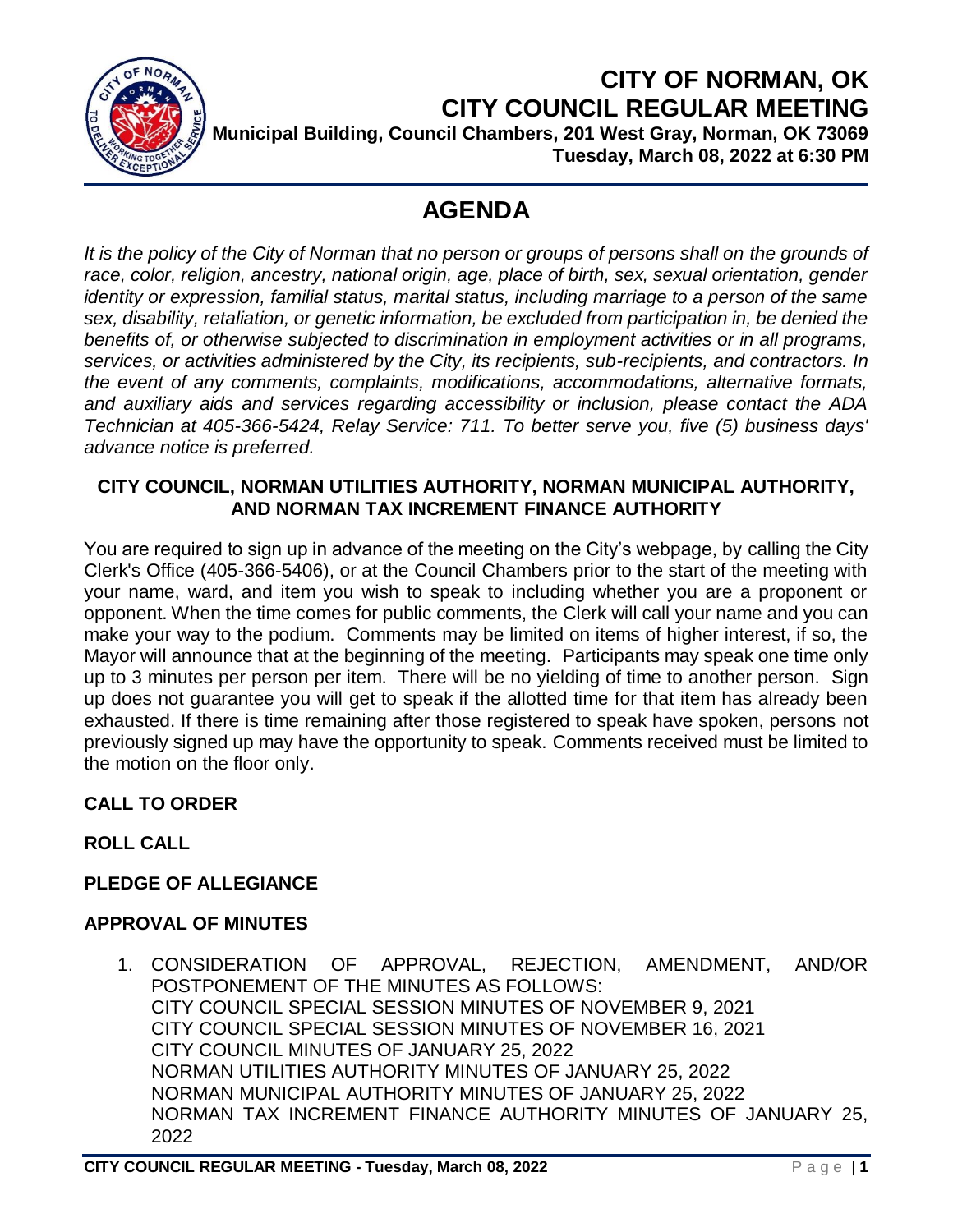#### **AWARDS AND PRESENTATIONS**

2. CONSIDERATION OF ADOPTION, REJECTION, AMENDMENT AND/OR POSTPONEMENT OF RESOLUTION R-2122-99: A RESOLUTION OF THE COUNCIL OF THE CITY OF NORMAN, OKLAHOMA, AWARDING THE 2021 CITY OF NORMAN HUMAN RIGHTS AWARD, IN CONJUNCTION WITH THE NORMAN HUMAN RIGHTS COMMISSION.

#### **PROCLAMATIONS**

- 3. CONSIDERATION OF ACKNOWLEDGEMENT, APPROVAL, REJECTION, AMENDMENT, AND/OR POSTPONEMENT OF PROCLAMATION P-2122-26: A PROCLAMATION OF THE MAYOR OF THE COUNCIL OF THE CITY OF NORMAN, OKLAHOMA, PROCLAIMING THE MONTH OF MARCH, 2022, AS WOMEN'S HISTORY MONTH IN THE CITY OF NORMAN.
- 4. CONSIDERATION OF ACKNOWLEDGEMENT, APPROVAL, REJECTION, AMENDMENT, AND/OR POSTPONEMENT OF PROCLAMATION P-2122-27: A PROCLAMATION OF THE MAYOR OF THE CITY OF NORMAN, OKLAHOMA, PROCLAIMING THE MONTH OF MARCH AS AMERICAN RED CROSS MONTH IN THE CITY OF NORMAN.

#### **COUNCIL ANNOUNCEMENTS**

#### **CONSENT DOCKET**

This item is placed on the agenda so that the City Council, by unanimous consent, can designate those routine agenda items that they wish to be approved or acknowledged by one motion. If any item proposed does not meet with approval of all Councilmembers, that item will be heard in regular order. Staff recommends that Item 5 through Item 30 be placed on the consent docket.

#### **First Reading Ordinance**

- 5. CONSIDERATION OF ADOPTION, REJECTION, AMENDMENT AND/OR POSTPONEMENT OF ORDINANCE O-2122-36 UPON FIRST READING BY TITLE: AN ORDINANCE OF THE COUNCIL OF THE CITY OF NORMAN, OKLAHOMA, AMENDING SECTION 460 OF CHAPTER 22 OF THE CODE OF THE CITY OF NORMAN SO AS TO GRANT SPECIAL USE FOR BAR, LOUNGE OR TAVERN, AND A SPECIAL USE FOR A MIXED BUILDING, IN THE C-3, INTENSIVE COMMERCIAL DISTRICT FOR LOT THREE (3), BLOCK FOURTEEN (14), NORMAN ORIGINAL TOWNSITE, CLEVELAND COUNTY, OKLAHOMA; AND PROVIDING FOR THE SEVERABILITY THEREOF. (205 EAST MAIN STREET)
- 6. CONSIDERATION OF ADOPTION, REJECTION, AMENDMENT, AND/OR POSTPONEMENT OF ORDINANCE O-2122-40 UPON FIRST READING BY TITLE: AN ORDINANCE OF THE COUNCIL OF THE CITY OF NORMAN, OKLAHOMA, AMENDING SECTION 21-107(B) OF CHAPTER 21 OF THE CODE OF THE CITY OF NORMAN INCREASING WATER LINE CONNECTION CHARGES; AND PROVIDING FOR THE SEVERABILITY THEREOF.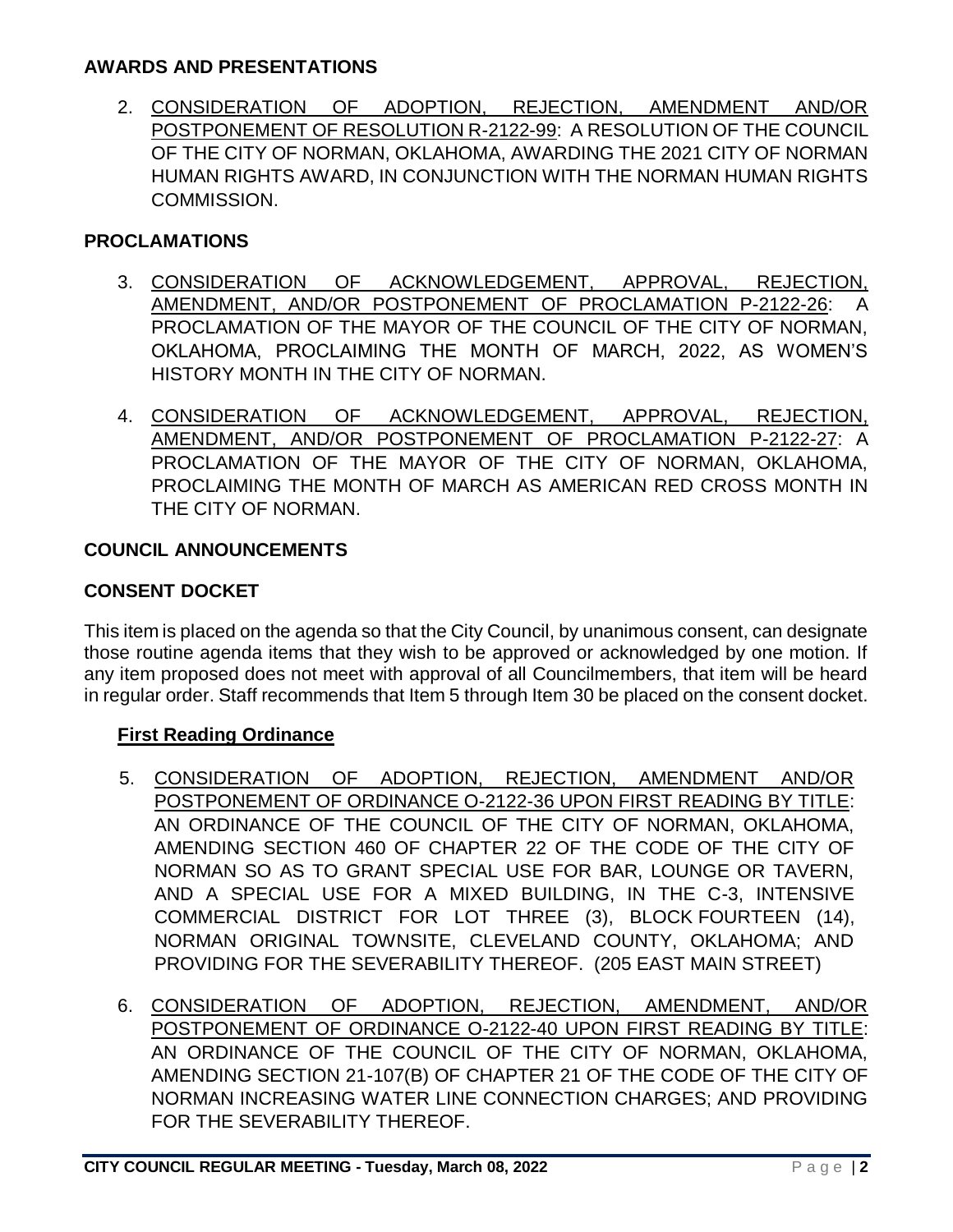#### **Easement**

- 7. CONSIDERATION OF APPROVAL, ACCEPTANCE, REJECTION, AMENDMENT, AND/OR POSTPONEMENT OF EASEMENT E-2122-32: A PERMANENT PUBLIC SIDEWALK AND UTILITY EASEMENT FROM PLAZA INN, INC., IN THE AMOUNT OF \$32,404 FOR THE PORTER AVENUE STREETSCAPE 2019 BOND PROJECT.
- 8. CONSIDERATION OF APPROVAL, ACCEPTANCE, REJECTION, AMENDMENT, AND/OR POSTPONEMENT OF EASEMENT E-2122-33: A PERMANENT PUBLIC SIDEWALK AND UTILITY EASEMENT FROM PLAZA INN, INC., IN THE AMOUNT OF \$533 FOR THE PORTER AVENUE STREETSCAPE 2019 BOND PROJECT.
- 9. CONSIDERATION OF APPROVAL, ACCEPTANCE, REJECTION, AMENDMENT, AND/OR POSTPONEMENT OF TEMPORARY EASEMENT E-2122-34: A TEMPORARY CONSTRUCTION EASEMENT FROM PLAZA INN, INC., IN THE AMOUNT OF \$5,068 FOR THE PORTER AVENUE STREETSCAPE 2019 BOND PROJECT.
- 10. CONSIDERATION OF APPROVAL, ACCEPTANCE, REJECTION, AMENDMENT, AND/OR POSTPONEMENT OF TEMPORARY EASEMENT E-2122-35: A TEMPORARY CONSTRUCTION EASEMENT DONATED BY EDO, L.L.C., FOR THE PORTER AVENUE STREETSCAPE 2019 BOND PROJECT.
- 11. CONSIDERATION OF APPROVAL, ACCEPTANCE, REJECTION, AMENDMENT, AND/OR POSTPONEMENT OF EASEMENT E-2122-36: A PERMANENT PUBLIC SIDEWALK AND UTILITY EASEMENT FROM THE JESSIE M. VAUGHAN 2003 REVOCABLE TRUST IN THE AMOUNT OF \$500 FOR THE PORTER AVENUE STREETSCAPE 2019 BOND PROJECT.
- 12. CONSIDERATION OF APPROVAL, ACCEPTANCE, REJECTION, AMENDMENT, AND/OR POSTPONEMENT OF EASEMENT E-2122-37: A PERMANENT PUBLIC SIDEWALK AND UTILITY EASEMENT FROM PHYSICIANS & SURGEONS MEDICAL, L.L.C., AN OKLAHOMA LIMITED LIABILITY COMPANY, IN THE AMOUNT OF \$5,725 FOR THE PORTER AVENUE STREETSCAPE 2019 BOND PROJECT.

#### **Certificate of Survey**

13. CONSIDERATION OF APPROVAL, ACCEPTANCE, REJECTION, AMENDMENT, AND/OR POSTPONEMENT OF NORMAN RURAL CERTIFICATE OF SURVEY COS-2122-9 AND A VARIANCE IN THE MINIMUM ACREAGE REQUIREMENT FOR TRACT 8 FOR OAK HILL RANCH AND EASEMENT E-2122-31. (LOCATED AT THE INTERSECTION OF 108TH AVENUE S.E. AND ETOWAH ROAD)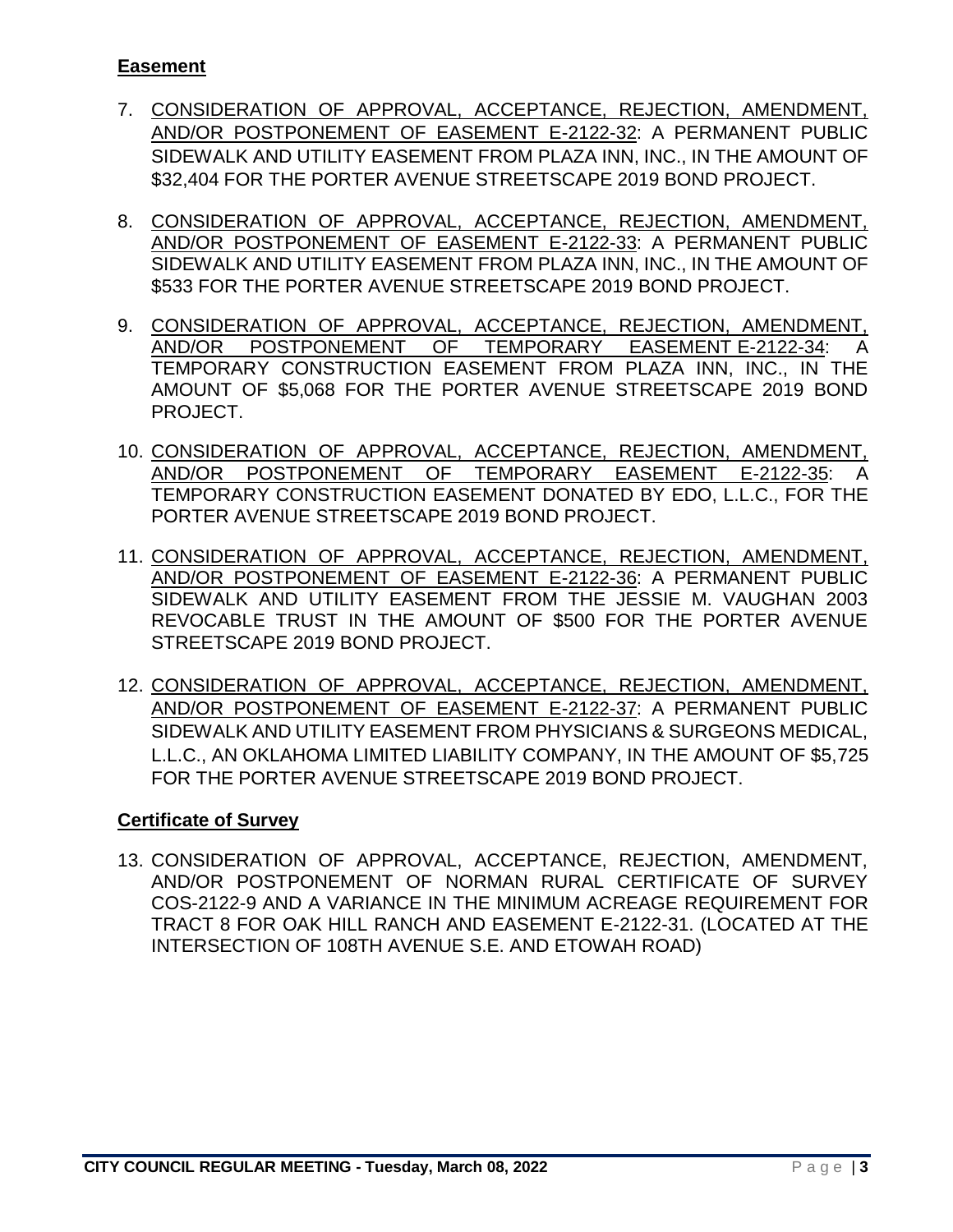## **Contracts**

- 14. CONSIDERATION OF APPROVAL, REJECTION, AMENDMENT, AND/OR POSTPONEMENT OF AMENDMENT NO. ONE TO CONTRACT K-2021-18: BY AND BETWEEN THE CITY OF NORMAN, OKLAHOMA, AND NELSON\NYGAARD CONSULTING ASSOCIATES, INC., INCREASING THE CONTRACT IN AN AMOUNT NOT-TO-EXCEED \$16,952 FOR A REVISED CONTRACT AMOUNT OF \$166,952 TO AMEND THE TRANSIT LONG RANGE PLAN (GO NORMAN TRANSIT PLAN) TO REFLECT THE PROPOSED LOCATION OF THE NEW TRANSIT CENTER AND CONDUCT ADDITIONAL ANALYSES RELATED TO TRANSIT CENTER OPERATIONS AND BUDGET APPROPRIATION AS OUTLINED IN THE STAFF REPORT.
- 15. CONSIDERATION OF APPROVAL, ACCEPTANCE, REJECTION, AMENDMENT, AND/OR POSTPONEMENT OF CHANGE ORDER NO. TWO TO CONTRACT K-2021-53: BY AND BETWEEN THE CITY OF NORMAN, OKLAHOMA, AND RUDY CONSTRUCTION COMPANY INCREASING THE CONTRACT AMOUNT BY \$184,533.80 FOR A REVISED CONTRACT AMOUNT OF \$2,810,441.45 AND ADDING 203 CALENDAR DAYS TO THE CONTRACT TO ADD AN ADDITIONAL PROJECT FOR STORMWATER IMPROVEMENTS ON UNIVERSITY BOULEVARD TO THE PORTER AND ACRES INTERSECTION PROJECT AND BUDGET TRANSFER AS OUTLINED IN THE STAFF REPORT.
- 16. CONSIDERATION OF APPROVAL, ACCEPTANCE, REJECTION, AMENDMENT, AND/OR POSTPONEMENT OF CHANGE ORDER NO. ONE TO CONTRACT K-2021-61: BY AND BETWEEN THE NORMAN UTILITIES AUTHORITY AND CIMARRON CONSTRUCTION COMPANY, L.L.C., INCREASING THE CONTRACT AMOUNT BY \$44,972.35 FOR A REVISED CONTRACT AMOUNT OF \$1,458,002.35 AND ADDING 30 CALENDAR DAYS TO THE CONTRACT FOR THE INTERSTATE DRIVE WATER LINE REPLACEMENT PROJECT, FINAL ACCEPTANCE OF THE PROJECT, AND FINAL PAYMENT IN THE AMOUNT OF \$76,934.07.
- 17. CONSIDERATION OF AWARDING, ACCEPTANCE, APPROVAL, ADOPTION, REJECTION, AMENDMENT, AND/OR POSTPONEMENT OF BID 2122-44 AND CONTRACT K-2122-86: A CONTRACT BY AND BETWEEN THE CITY OF NORMAN, OKLAHOMA, AND MATTHEWS TRENCHING COMPANY, INC., IN THE AMOUNT OF \$799,630, PERFORMANCE BOND B-2122-61, STATUTORY BOND B-2122-62, AND MAINTENANCE BOND MB-2122-46 FOR THE 36TH AVENUE N.W. PHASE 2 WATER LINE RELOCATION PROJECT, AND RESOLUTION R-2122-78 GRANTING TAX EXEMPT STATUS
- 18. CONSIDERATION OF APPROVAL, ACCEPTANCE, REJECTION, AMENDMENT, AND/OR POSTPONEMENT OF AN ASSOCIATION OF CENTRAL OKLAHOMA GOVERNMENTS AIR QUALITY SMALL GRANT PROGRAM FUNDING IN THE AMOUNT OF \$11,402 TO PROVIDE BICYCLE LANES ALONG WEBSTER AVENUE BETWEEN DAWS STREET AND DUFFY STREET AND UNIVERSITY BOULEVARD BETWEEN APACHE STREET AND BOYD STREET, CONTRACT K-2122-94, AND BUDGET APPROPRIATION AS OUTLINED IN THE STAFF REPORT.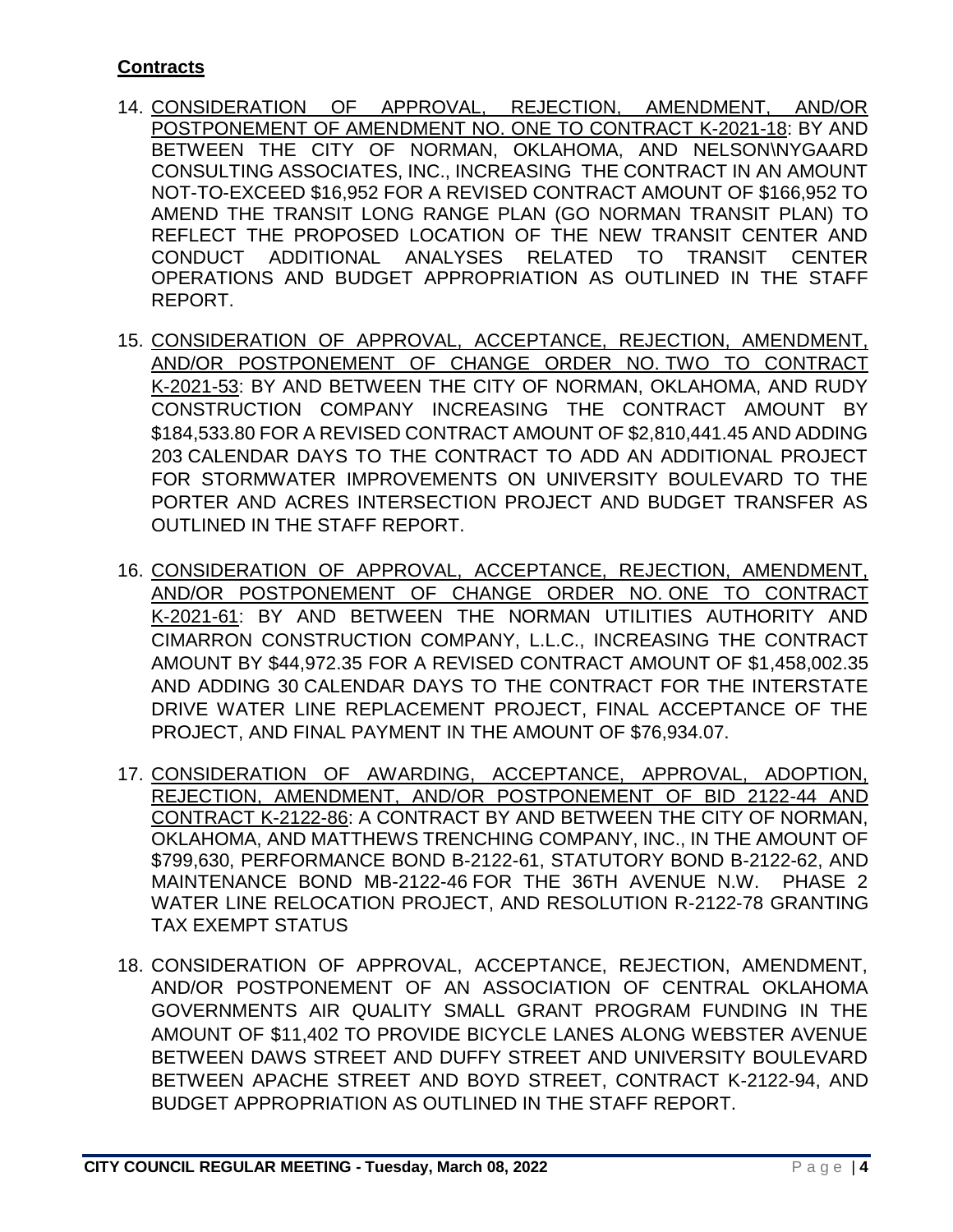- 19. CONSIDERATION OF APPROVAL, ACCEPTANCE, REJECTION, AMENDMENT, AND/OR POSTPONEMENT OF CONTRACT K-2122-101: A CONTRACT BY AND BETWEEN THE ASSOCIATION OF CENTRAL OKLAHOMA GOVERNMENTS AND THE CITY OF NORMAN, OKLAHOMA, FOR A REIMBURSEMENT IN AN AMOUNT NOT-TO-EXCEED \$20,000 FOR THE COLLECTION OF TRAFFIC DATA AND BUDGET APPROPRIATION AS OUTLINED IN THE STAFF REPORT.
- 20. CONSIDERATION OF APPROVAL, ACCEPTANCE, REJECTION, AMENDMENT, AND/OR POSTPONEMENT OF A HAZARD MITIGATION ASSISTANCE GRANT FROM THE OKLAHOMA DEPARTMENT OF EMERGENCY MANAGEMENT AND HOMELAND SECURITY IN THE AMOUNT OF \$150,000 TO BE USED FOR THE MIDWAY DRIVE STORMWATER PROJECT SCOPING, CONTRACT K-2122-102, AND BUDGET APPROPRIATIONS AS OUTLINED IN THE STAFF REPORT.
- 21. CONSIDERATION OF APPROVAL, ACCEPTANCE, REJECTION, AMENDMENT, AND/OR POSTPONEMENT OF A HAZARD MITIGATION ASSISTANCE GRANT FROM THE OKLAHOMA DEPARTMENT OF EMERGENCY MANAGEMENT AND HOMELAND SECURITY IN THE AMOUNT OF \$100,000 TO BE USED FOR A FLOOD WARNING SYSTEM DEVELOPMENT PROJECT, CONTRACT K-2122-103, AND BUDGET APPROPRIATION FROM THE SPECIAL GRANT FUND AND THE CAPITAL FUND BALANCE AS OUTLINED IN THE STAFF REPORT.
- 22. CONSIDERATION OF ACCEPTANCE, APPROVAL, REJECTION, AMENDMENT, AND/OR POSTPONEMENT OF A HAZARD MITIGATION ASSISTANCE GRANT FROM THE OKLAHOMA DEPARTMENT OF EMERGENCY MANAGEMENT AND HOMELAND SECURITY IN THE AMOUNT OF \$893,590.45 TO BE USED FOR THE VINEYARD DRAINAGE IMPROVEMENT PROJECT; CONTRACT K-2122-104, AND BUDGET APPROPRIATION FROM THE SPECIAL GRANTS AND CAPITAL FUND BALANCE AS OUTLINED IN THE STAFF REPORT.
- 23. CONSIDERATION OF APPROVAL, ACCEPTANCE, REJECTION, AMENDMENT, AND/OR POSTPONEMENT OF CONTRACT K-2122-105: A CONTRACT BY AND BETWEEN THE CITY OF NORMAN, OKLAHOMA, AND COWAN GROUP ENGINEERING IN THE AMOUNT OF \$80,000 TO PROVIDE ENGINEERING SERVICES FOR THE DESIGN OF THE FYE 2023 URBAN RECONSTRUCTION PROJECTS ON FAIRFIELD DRIVE AND JUNIPER LANE AND BUDGET APPROPRIATION AS OUTLINED IN THE STAFF REPORT.
- 24. CONSIDERATION OF ACCEPTANCE, APPROVAL, REJECTION, AMENDMENT, AND/OR POSTPONEMENT OF A CONGESTION MITIGATION AIR QUALITY (CMAQ) SMALL GRANT IN THE AMOUNT OF \$186,000 FROM THE ASSOCIATION OF CENTRAL OKLAHOMA GOVERNMENTS TO BE USED TO BUILD TWO (2) ELECTRIC VEHICLE CHARGING STATIONS LOCATED AT CITY HALL, CONTRACT K-2122-107, AND BUDGET APPROPRIATIONS AS OUTLINED IN THE STAFF REPORT.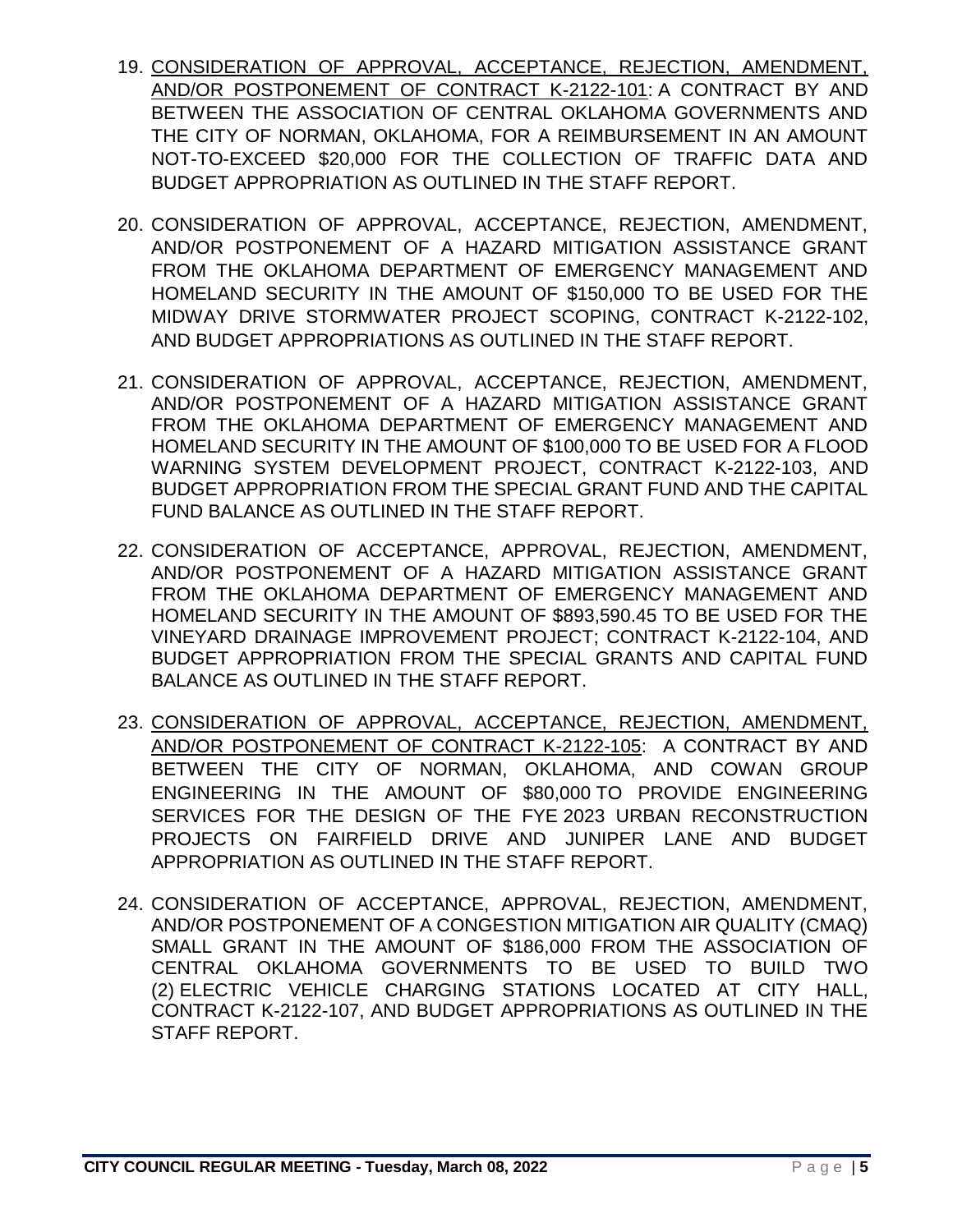- 25. CONSIDERATION OF ACCEPTANCE, APPROVAL, REJECTION, AMENDMENT, AND/OR POSTPONEMENT OF A CONGESTION MITIGATION AIR QUALITY (CMAQ) SMALL GRANT FROM THE ASSOCIATION OF CENTRAL OKLAHOMA GOVERNMENTS (ACOG) IN THE AMOUNT OF \$120,000 TO BE USED FOR AN ELIGIBLE TRANSIT IMPROVEMENT PROJECT CONSISTING OF NEW BUS STOPS ASSOCIATED WITH THE RECOMMENDED ROUTE NETWORK IN THE GO NORMAN TRANSIT PLAN; APPROVAL OF CONTRACT K-2122-109; AND BUDGET APPROPRIATIONS AS OUTLINED IN THE STAFF REPORT.
- 26. CONSIDERATION OF APPROVAL, REJECTION, AMENDMENT, AND/OR POSTPONEMENT OF CONTRACT K-2122-110: A LEASE BY AND BETWEEN THE NORMAN UTILITIES AUTHORITY AND DISH WIRELESS L.L.C. (DISH) IN THE AMOUNT OF \$2,500 PER MONTH TO ALLOW ANTENNA SPACE ON BROOKHAVEN WATER TOWER FOR A PERIOD OF FIVE YEARS.
- 27. CONSIDERATION OF ACCEPTANCE, APPROVAL, REJECTION, AMENDMENT, AND/OR POSTPONEMENT OF A GRANT IN THE AMOUNT OF \$10,000 FROM THE NATIONAL ASSOCIATION OF CITY AND COUNTY HEALTH OFFICIALS (NACCHO) TO SUPPORT THE EFFORTS OF THE EMERGENCY MANAGEMENT MEDICAL RESERVE CORPS VOLUNTEER PROGRAM FOR THE FIRE DEPARTMENT, CONTRACT K-2122-111; AND BUDGET TRANSFERS AS OUTLINED IN THE STAFF REPORT.

### **Resolutions**

- 28. CONSIDERATION OF APPROVAL, REJECTION, AMENDMENT, AND/OR POSTPONEMENT OF RESOLUTION R-2122-98: A RESOLUTION OF THE COUNCIL OF THE CITY OF NORMAN, OKLAHOMA, APPROPRIATING \$149,454 FROM THE CAPITAL FUND BALANCE TO COMPLETE THE PURCHASE OF FIVE (5) 3500 DODGE PROMASTER VANS FOR THE PUBLIC TRANSPORTATION FLEET THAT HAD BEEN PREVIOUSLY APPROVED BY CITY COUNCIL ON DECEMBER 14, 2021.
- 29. CONSIDERATION OF APPROVAL, REJECTION, AMENDMENT, AND/OR POSTPONEMENT OF RESOLUTION R-2122-100: A RESOLUTION OF THE COUNCIL OF THE CITY OF NORMAN, OKLAHOMA, AUTHORIZING JOINT PETITION SETTLEMENT OF THE CLAIM FILED BY STACEY ERIN CLEMENT UNDER THE PROVISIONS OF THE WORKERS' COMPENSATION STATUTES OF THE STATE OF OKLAHOMA IN THE CASE OF *STACEY ERIN CLEMENT V. THE CITY OF NORMAN,* WORKERS' COMPENSATION COMMISSION CASE NO. 2020- 04580 R; DIRECTING THE LEGAL DEPARTMENT TO THEN FILE SUCH SETTLEMENT AND ALL ATTENDANT COSTS IN THE WORKERS' COMPENSATION COMMISSION, OKLAHOMA CITY, OKLAHOMA; AND AUTHORIZING AND DIRECTING THE FINANCE DIRECTOR TO SUBSEQUENTLY PURCHASE SUCH WORKERS' COMPENSATION COMMISSION JUDGMENT FROM THE RISK MANAGEMENT INSURANCE FUND.